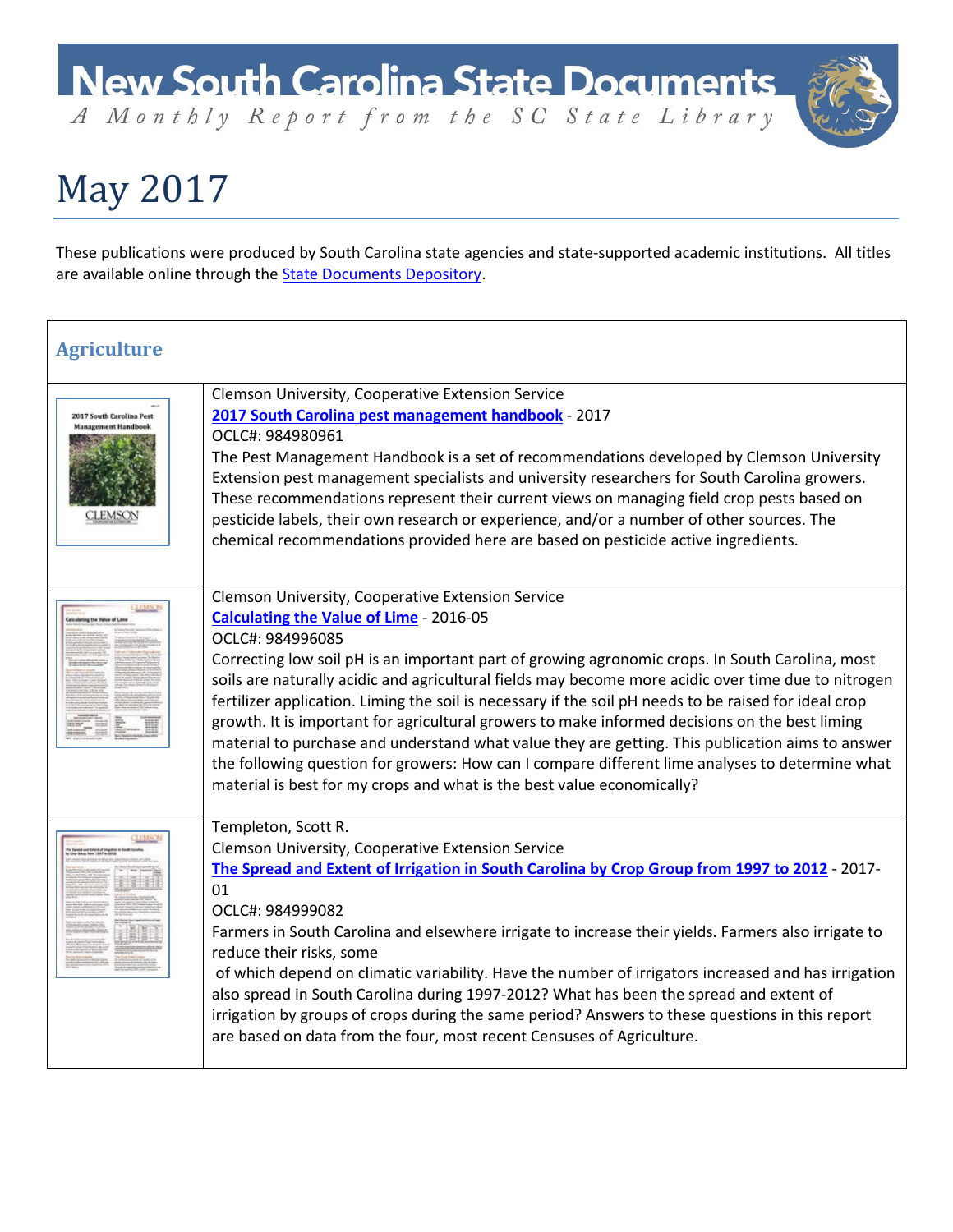

|                                                                                                                      | South Carolina Department of Health and Environmental Control<br>2016 SOUTH CAROLINA FRUIT AND VEGETABLE OUTLET INVENTORY OVERVIEW - 2017-02<br>OCLC#: 985118852<br>The South Carolina Fruit and Vegetable Outlet Inventory identifies farmers markets and roadside<br>markets with predictable locations and hours where fruits and vegetables are sold. In 2015, the<br>first year of the inventory, 229 outlets were inventoried by staff. The number increased to 289<br>farmers markets and roadside markets in 2016. This brochure has a hot link to a map giving the<br>location of markets in South Carolina.<br><b>Produce Availability Calendar May - September - 2017-03</b><br>OCLC#: 985361709 |
|----------------------------------------------------------------------------------------------------------------------|-------------------------------------------------------------------------------------------------------------------------------------------------------------------------------------------------------------------------------------------------------------------------------------------------------------------------------------------------------------------------------------------------------------------------------------------------------------------------------------------------------------------------------------------------------------------------------------------------------------------------------------------------------------------------------------------------------------|
|                                                                                                                      |                                                                                                                                                                                                                                                                                                                                                                                                                                                                                                                                                                                                                                                                                                             |
| <b>Audit &amp; Control</b>                                                                                           |                                                                                                                                                                                                                                                                                                                                                                                                                                                                                                                                                                                                                                                                                                             |
| Office of the<br><b>Inspector General</b><br>tion of Alleged Excessive Travel &<br>spenses by the Board of Trustres, | South Carolina Office of Inspector General<br><b>Investigation of Alleged Excessive Travel &amp; Event Expenses by the Board of Trustees, Medical</b><br><b>University of South Carolina (MUSC) - 2016-12</b><br>OCLC#: 985103736<br>The South Carolina Commission on Higher Education requested the State Inspector General to<br>audit alleged excessive spending by the Board of Trustees at the Medical University of South<br>Carolina. This review found the M-BoT did not violate the law establishing its travel and event<br>policies, as well as there was no evidence of intentional abuse or wrongdoing.                                                                                        |
|                                                                                                                      |                                                                                                                                                                                                                                                                                                                                                                                                                                                                                                                                                                                                                                                                                                             |
| <b>Boards, Authorities &amp; Commissions</b>                                                                         |                                                                                                                                                                                                                                                                                                                                                                                                                                                                                                                                                                                                                                                                                                             |
|                                                                                                                      | South Carolina Aeronautics Commission<br><b>South Carolina aeronautical chart - 2017</b><br>OCLC#: 5673084<br>This document is a fold-out aeronautical chart with diagrams of South Carolina airports.<br>2017 South Carolina airport directory and pilot's guide - 2017<br>OCLC#: 975998527<br>This document is a fold-out aeronautical chart with diagrams of South Carolina airports.                                                                                                                                                                                                                                                                                                                    |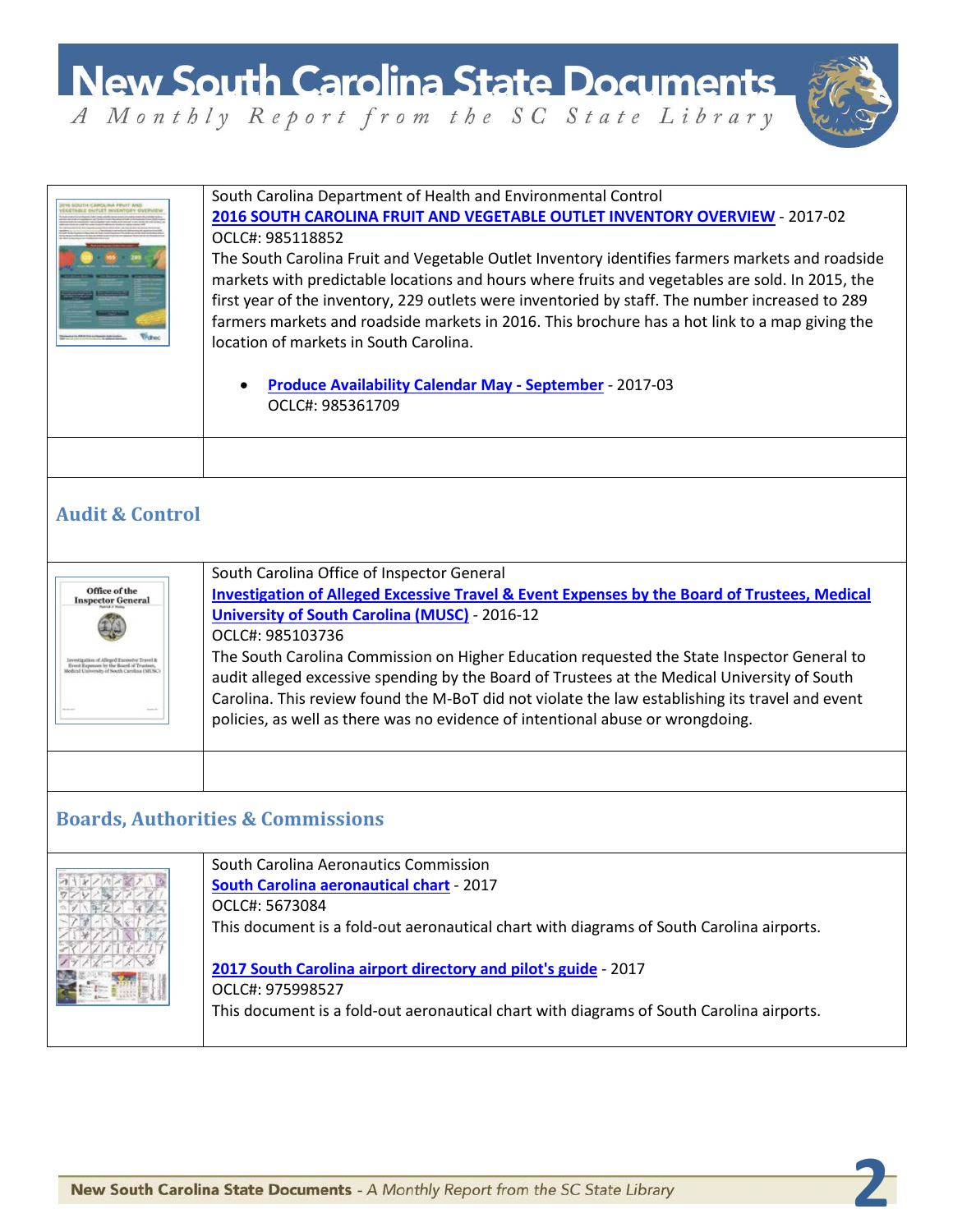

|                    | South Carolina Human Affairs Commission<br>The bulletin - 2017-01 The Bulletin<br>OCLC#: 984980464<br>The South Carolina Human Affairs Commission publishes an agency newsletter, The Bulletin, with<br>agency, employee, and partner news related to the mission of eliminating and preventing<br>unlawful discrimination in employment, housing, and public accommodations and promote<br>harmony and betterment in the lives of South Carolina's residents.<br>The CRC newsletter - 2017-03 The CRC Newsletter<br>OCLC#: 985003122<br>The South Carolina Human Affairs Commission publishes a newsletter for Community Relations<br>Councils, formal organizations consisting of representatives of all major interests and organized to<br>work together for common purposes. |
|--------------------|-----------------------------------------------------------------------------------------------------------------------------------------------------------------------------------------------------------------------------------------------------------------------------------------------------------------------------------------------------------------------------------------------------------------------------------------------------------------------------------------------------------------------------------------------------------------------------------------------------------------------------------------------------------------------------------------------------------------------------------------------------------------------------------|
|                    | South Carolina Human Trafficking Task Force<br>2016 annual report - 2016<br>OCLC#: 984999911<br>Throughout the year, members of the Human Trafficking Task Force are busy coordinating<br>numerous initiatives in their efforts to abolish trafficking in South Carolina. This report offers a<br>historical perspective on the State's legislation, implementation of the legislation, the composition<br>of the statewide task force, 2016 member accomplishments, and areas for continued focus in the<br>coming year.                                                                                                                                                                                                                                                         |
| <b>Corrections</b> |                                                                                                                                                                                                                                                                                                                                                                                                                                                                                                                                                                                                                                                                                                                                                                                   |
|                    | South Carolina Department of Corrections, Division of Resource and Information Management<br><b>SCDC FAQs</b> - 2017-04 Department of Corrections FAQs<br>OCLC#: 896155940<br>These brochures give statistics on South Carolina prisons. Some items include SCDC average daily<br>facility count per month, admissions to SCDC, recidivism rates of Inmates released, profile of<br>inmates in institutional count, releases from SCDC by type, and average sentence length of SCDC<br>admissions.                                                                                                                                                                                                                                                                                |
|                    | Inmate population summary for March 15, 2017 - 2017-03-15<br>OCLC#: 896155940<br>These papers show the inmate population in South Carolina by male and female prisoners.<br>It is broken down by count, agency high and month count and SCDC space utilization.                                                                                                                                                                                                                                                                                                                                                                                                                                                                                                                   |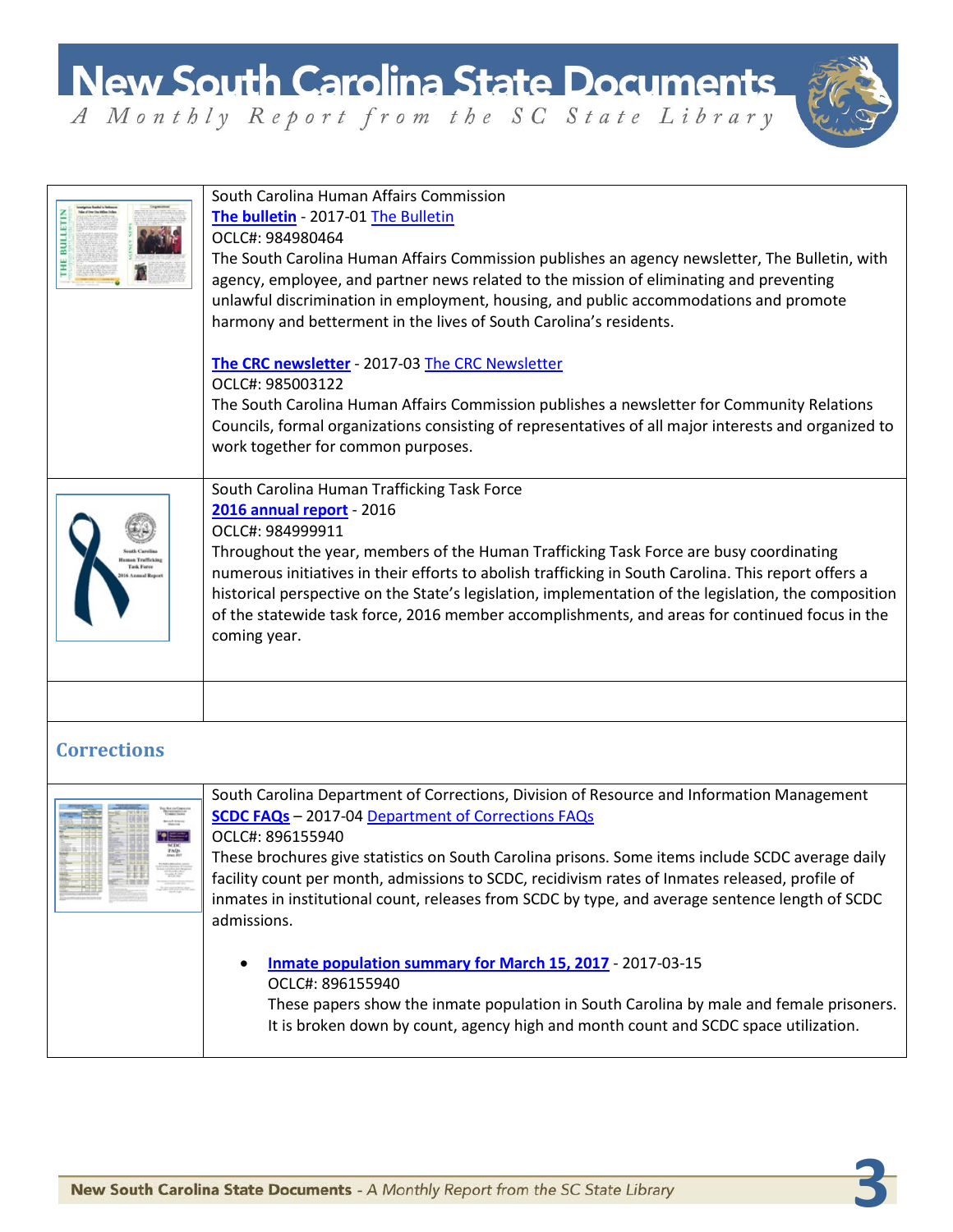**New South Carolina State Documents** A Monthly Report from the SC State Library



**4**

• **[SCDC staff report by location security vs. non-security filled positions as of April 1, 2017](http://dc.statelibrary.sc.gov/handle/10827/24253)** - 2017-04-01 OCLC#: 894117518 This lists the number of correctional officers and non-security positions at correctional facilities in South Carolina as well as the number of inmates and gives an inmate to correctional officer ratio for each institution. South Carolina Department of Juvenile Justice **[South Carolina Department of Juvenile Justice 2016 report card](http://dc.statelibrary.sc.gov/handle/10827/24247)** - 2016 **NISBERNING** OCLC#: 243849853 The South Carolina Department of Juvenile Justice annually publishes a report card that provides an overview of the juvenile justice system and statistics on caseloads, facility population, and agency programs. **Culture & History** South Carolina State Historic Preservation Office **[Historic preservation news and notes](http://dc.statelibrary.sc.gov/handle/10827/24217)** - 2016-12-20 [Historic Preservation](http://dc.statelibrary.sc.gov/handle/10827/15075) News and Notes **[Historic preservation news and notes](http://dc.statelibrary.sc.gov/handle/10827/24218)** - 2017-01-31 **[Historic preservation news and notes](http://dc.statelibrary.sc.gov/handle/10827/24219)** - 2017-02-28 **[Historic preservation news and notes](http://dc.statelibrary.sc.gov/handle/10827/24220)** - 2017-03-15 OCLC#: 50595640 The State Historic Preservation Office at the South Carolina Department of Archives and History publishes a monthly newsletter featuring agency programs and events, and highlights those of state and national preservation groups. **Economic Development** South Carolina Department of Commerce Longwin Outlook **O** handless **[South Carolina economic outlook](http://dc.statelibrary.sc.gov/handle/10827/24215)** - 2017-01 [South Carolina Economic Outlook](http://dc.statelibrary.sc.gov/handle/10827/14723) **[South Carolina economic outlook](http://dc.statelibrary.sc.gov/handle/10827/24216)** - 2017-03 OCLC#: 297527365 Since 2008, the South Carolina Department of Commerce has published the Economic Outlook, a monthly snapshot of key state economic indicators on income, employment, and real estate.New South Carolina State Documents - A Monthly Report from the SC State Library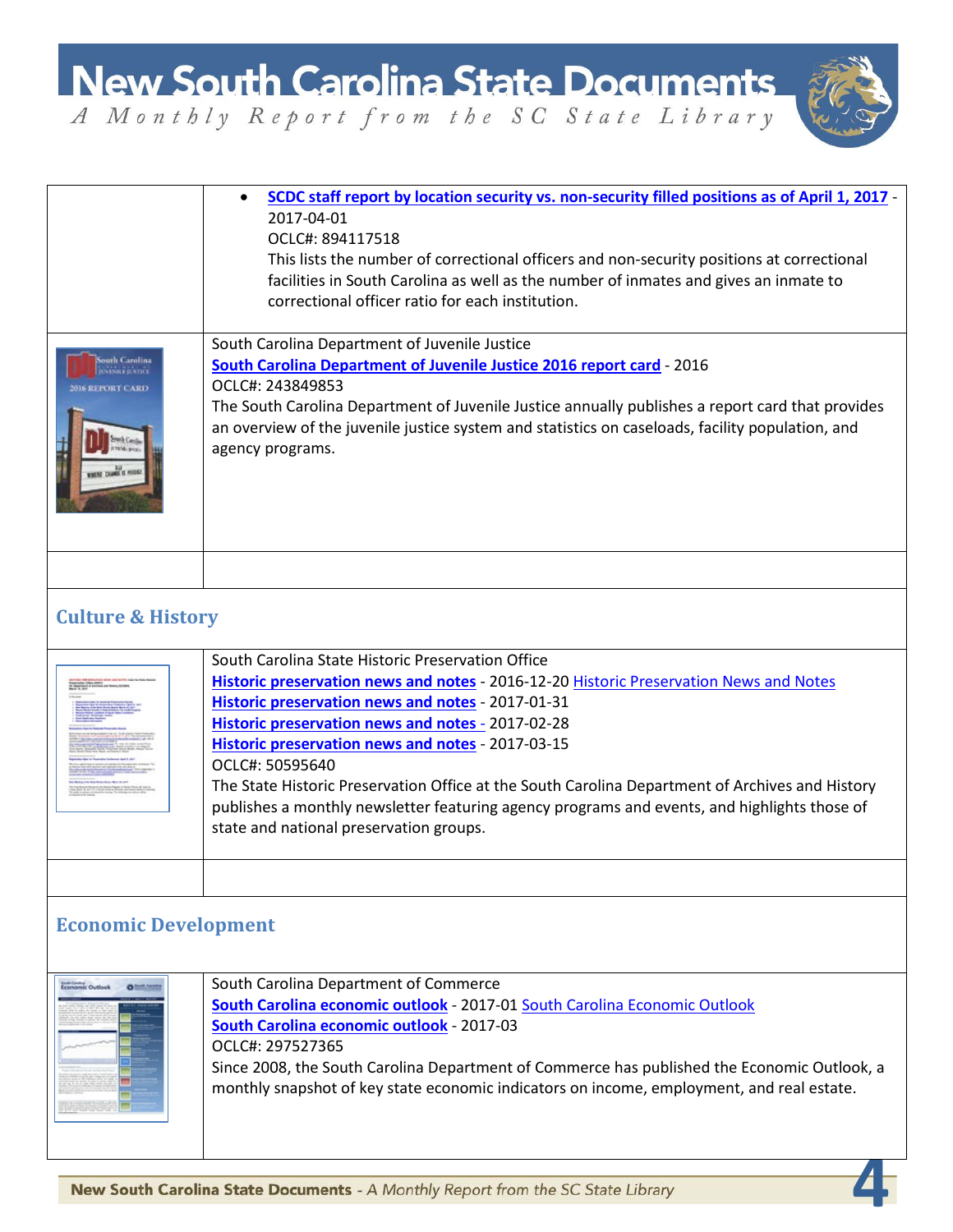

| <b>Education</b>                                      |                                                                                                                                                                                                                                                                                                                                                                                                                                                                                                                                                                                                                                                                                                                                                                                    |
|-------------------------------------------------------|------------------------------------------------------------------------------------------------------------------------------------------------------------------------------------------------------------------------------------------------------------------------------------------------------------------------------------------------------------------------------------------------------------------------------------------------------------------------------------------------------------------------------------------------------------------------------------------------------------------------------------------------------------------------------------------------------------------------------------------------------------------------------------|
|                                                       | South Carolina State Department of Education<br>2015-16 School Crime Report - 2017-01-31<br>OCLC#: 984992110<br>The South Carolina Department of Education submits school related crime information for each<br>school in each district. The following categories of crimes are reported for this purpose: homicide;<br>forcible sex offenses; kidnapping/abduction; aggravated assault; drug distribution; robbery; and<br>weapons offenses. Schools are considered "persistently dangerous" when they expose students to<br>injury from any of these offenses for three consecutive years. A school is designated "at risk"<br>whenever any of those crimes occurs in any two categories in a single school year.                                                                |
| taling Policy Ten-Poin<br>Are all high Audi forms in  | South Carolina State Department of Education<br>Report on Recommendations Related to the Uniform Grading Policy Ten-Point Scale - 207-01-06<br>OCLC#: 985363418<br>The Department of Education provides this report regarding the costs and opportunities of the<br>change to the State's Uniform Grading Policy from a 7-point scale to a 10-point scale. The report<br>shall include, but not necessarily be limited<br>to, the projected impact, if any, that the change may have on the State's merit based scholarship<br>programs, recommendations on how to fund the projected impact, if any, to the State's merit<br>based scholarship programs, and suggested alternatives to mitigate the projected impact, if any,<br>to the State's merit based scholarship programs. |
|                                                       | <b>Guidelines for the Unsafe School Choice Option - 2017</b><br>OCLC#: 984994574<br>The Unsafe School Choice Option requires that each state receiving funds under the ESEA<br>establish and implement a statewide policy requiring that a student who attends a "persistently<br>dangerous" public school, as well as a student who becomes the victim of a violent criminal<br>offense while in or on the grounds of any public school that he or she attends, be allowed to<br>attend a safe public school. These are the South Carolina guidelines for that policy.                                                                                                                                                                                                            |
| <u>am</u> mamm mir<br>前面 计自由 计目标<br><b>ERRITRIERE</b> | South Carolina State Department of Education<br><b>Changes to Federal Requirements Related to "Highly Qualified Teachers"</b> - 2017-02-01<br>OCLC#: 985363196<br>The South Carolina Department of Education must report to the General Assembly regarding<br>highly-qualified educators and the new federal requirements under the Every Student Succeeds<br>Act. The State Department of Education must establish and provide in their state plans definitions,<br>using distinct criteria, so that each definition provides useful information about educator equity. It<br>also provides definitions for ineffective teacher, out-of-field teacher, and inexperienced teacher.                                                                                                 |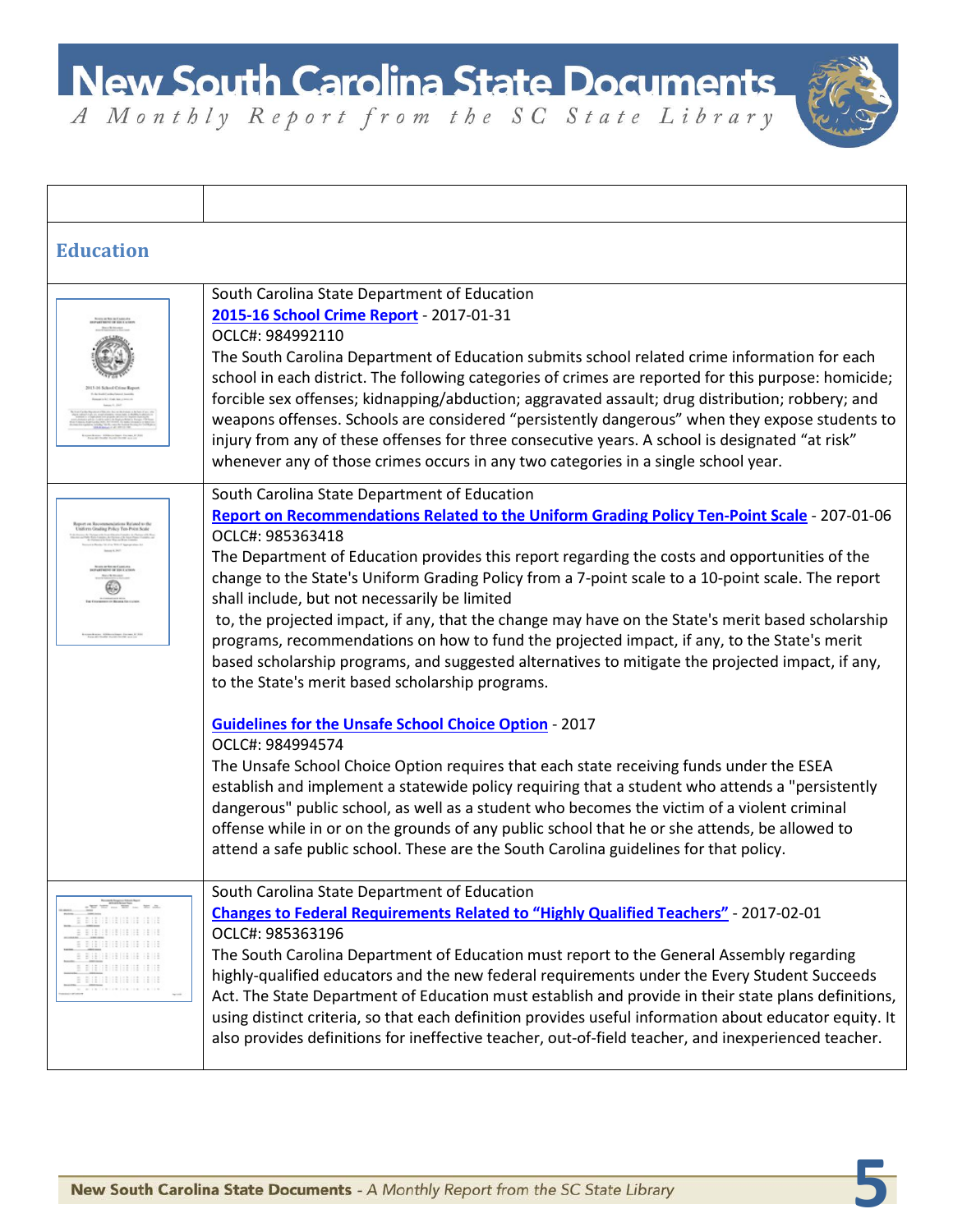**New South Carolina State Documents** A Monthly Report from the SC State Library



**6**

South Carolina State Department of Education **[Persistently Dangerous Schools Report 2014-2016 School Years](http://dc.statelibrary.sc.gov/handle/10827/24267)** - 2017-01-11 OCLC#: 984994017 The South Carolina Department of Education submits school related crime information for each school in each district. The following categories of crimes are reported for this purpose: homicide; forcible sex offenses; kidnapping/abduction; aggravated assault; drug distribution; robbery; and

injury from any of these offenses for three consecutive years.

South Carolina Education Oversight Committee



### **[Single Accountability System Report & Recommendations](http://dc.statelibrary.sc.gov/handle/10827/24255)** - 2017-01-17

school districts. The results of the survey are detailed in this report.

**[Survey of South Carolina teachers about computer science](http://dc.statelibrary.sc.gov/handle/10827/24254)** - 2017-03-10

OCLC#: 985363638

OCLC#: 985101860

In 2014 the General Assembly enacted Act 200 of 2014, which amended the EAA to require the EOC to develop and recommend a single accountability system that "meets federal and state accountability requirements by the Fall of 2017." This report gives those recommendations.

At the request of members of the S.C. General Assembly, the Education Oversight Committee created a survey to gather information from teachers about their experience, training, and interest level as it relates to computer science. The survey generated 4,466 responses from 55

weapons offenses. Schools are considered "persistently dangerous" when they expose students to

#### **Environment & Natural Resources**



South Carolina Department of Natural Resources **[Tag & Release](http://dc.statelibrary.sc.gov/handle/10827/24223)** - 2017-03 [Tag & Release](http://dc.statelibrary.sc.gov/handle/10827/15346)

#### OCLC#: 259747176

Tag & Release is the newsletter for the South Carolina Governor's Cup Billfishing Series, an official program of the South Carolina Department of Natural Resources in cooperation with the South Carolina Department of Parks, Recreation and Tourism and the Harry R.E. Hampton Memorial Wildlife Fund.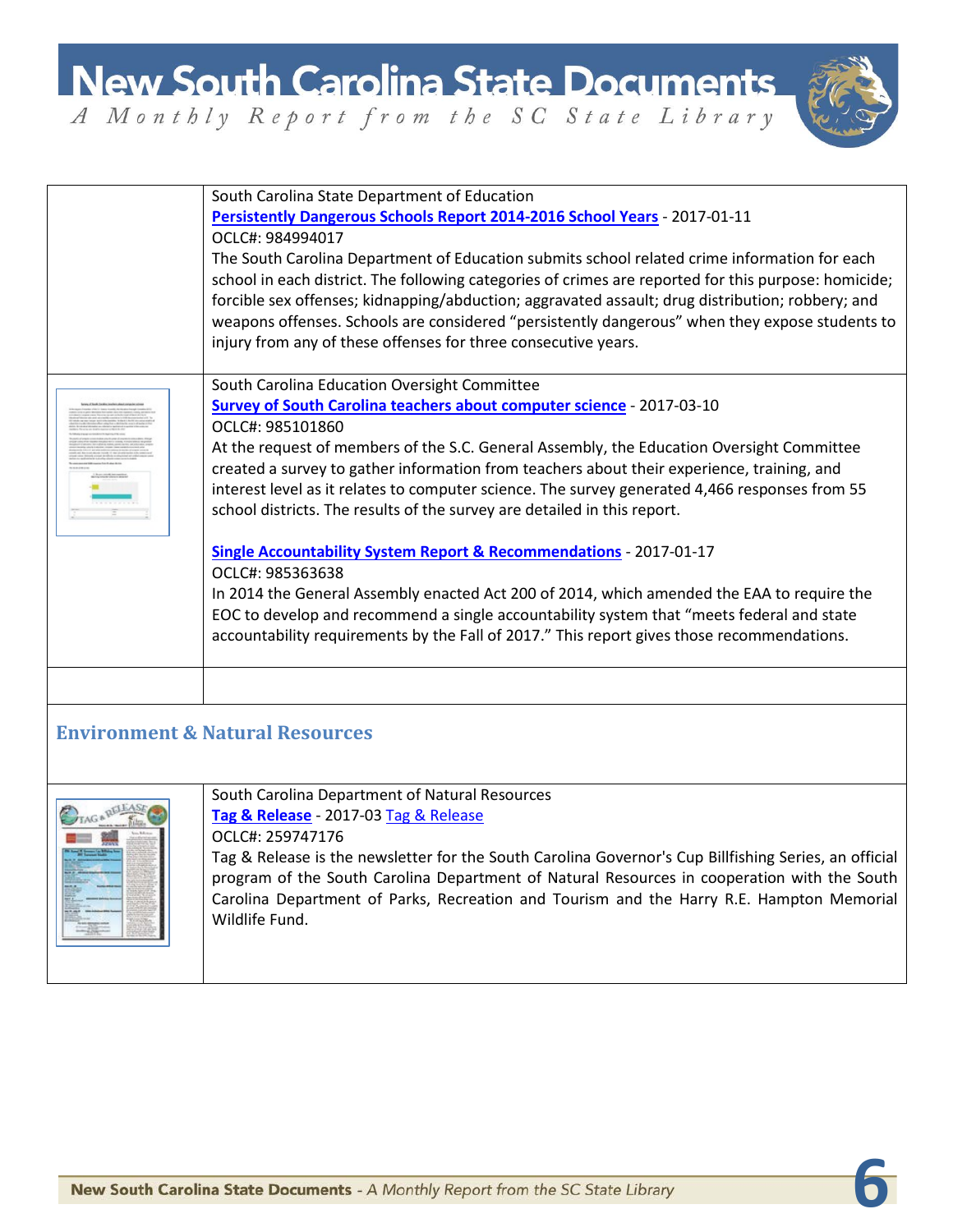

| Solid Waste<br>Managemen<br>2016 | South Carolina Department of Health and Environmental Control<br>South Carolina Office of Solid Waste Reduction and Recycling<br>South Carolina Solid Waste Management annual report fiscal year 2016 - 2016<br>OCLC#: 985095879<br>DHEC is required to publish an annual report based in part on information that counties and solid<br>waste facilities are<br>required to provide. This report reflects solid waste management activities in fiscal year and<br>includes: the amount of material recycled by commodity and county; the amount and type of solid<br>waste disposed of by county; the amount of solid waste imported and exported; a listing of<br>permitted solid waste facilities; a summary of the state's used motor oil recycling<br>program; recycling data for state agencies and colleges/universities; an update on solid waste<br>planning; key state programs that assist local governments in meeting the requirements of the<br>Act; and recommendations for improving solid waste management. |
|----------------------------------|------------------------------------------------------------------------------------------------------------------------------------------------------------------------------------------------------------------------------------------------------------------------------------------------------------------------------------------------------------------------------------------------------------------------------------------------------------------------------------------------------------------------------------------------------------------------------------------------------------------------------------------------------------------------------------------------------------------------------------------------------------------------------------------------------------------------------------------------------------------------------------------------------------------------------------------------------------------------------------------------------------------------------|
| <b>Health</b>                    |                                                                                                                                                                                                                                                                                                                                                                                                                                                                                                                                                                                                                                                                                                                                                                                                                                                                                                                                                                                                                              |
| Petri<br>Dish                    | South Carolina Department of Health and Environmental Control<br>South Carolina Bureau of Laboratories<br>The petri dish - 2017-04 The Petri Dish<br>OCLC#: 937748312<br>This quarterly publication from the South Carolina Department of Health and Environmental<br>Control, Bureau of Laboratories was created to share information with clinical laboratories about<br>the Laboratory Response Network for Bioterrorism, to communicate our role in this network and<br>to disseminate up-to-date information about services offered at the DHEC-BOL.                                                                                                                                                                                                                                                                                                                                                                                                                                                                    |
|                                  | South Carolina Department of Health and Environmental Control<br>10 leading causes of death by age group, South Carolina 2011-15 (number of deaths) - 2017-02<br>OCLC#: 984979860<br>This chart gives the ten leading causes of death by age group in South Carolina.                                                                                                                                                                                                                                                                                                                                                                                                                                                                                                                                                                                                                                                                                                                                                        |
|                                  | South Carolina Department of Health and Environmental Control<br><b>Arthritis and Other Diseases - 2017-03</b><br>OCLC#: 984979035<br>This gives statistics on the prevalence of arthritis occurring with other chronic diseases comparing<br>South Carolina with the United States.<br><b>Arthritis in South Carolina - 2017-03</b><br>OCLC#: 984979308                                                                                                                                                                                                                                                                                                                                                                                                                                                                                                                                                                                                                                                                     |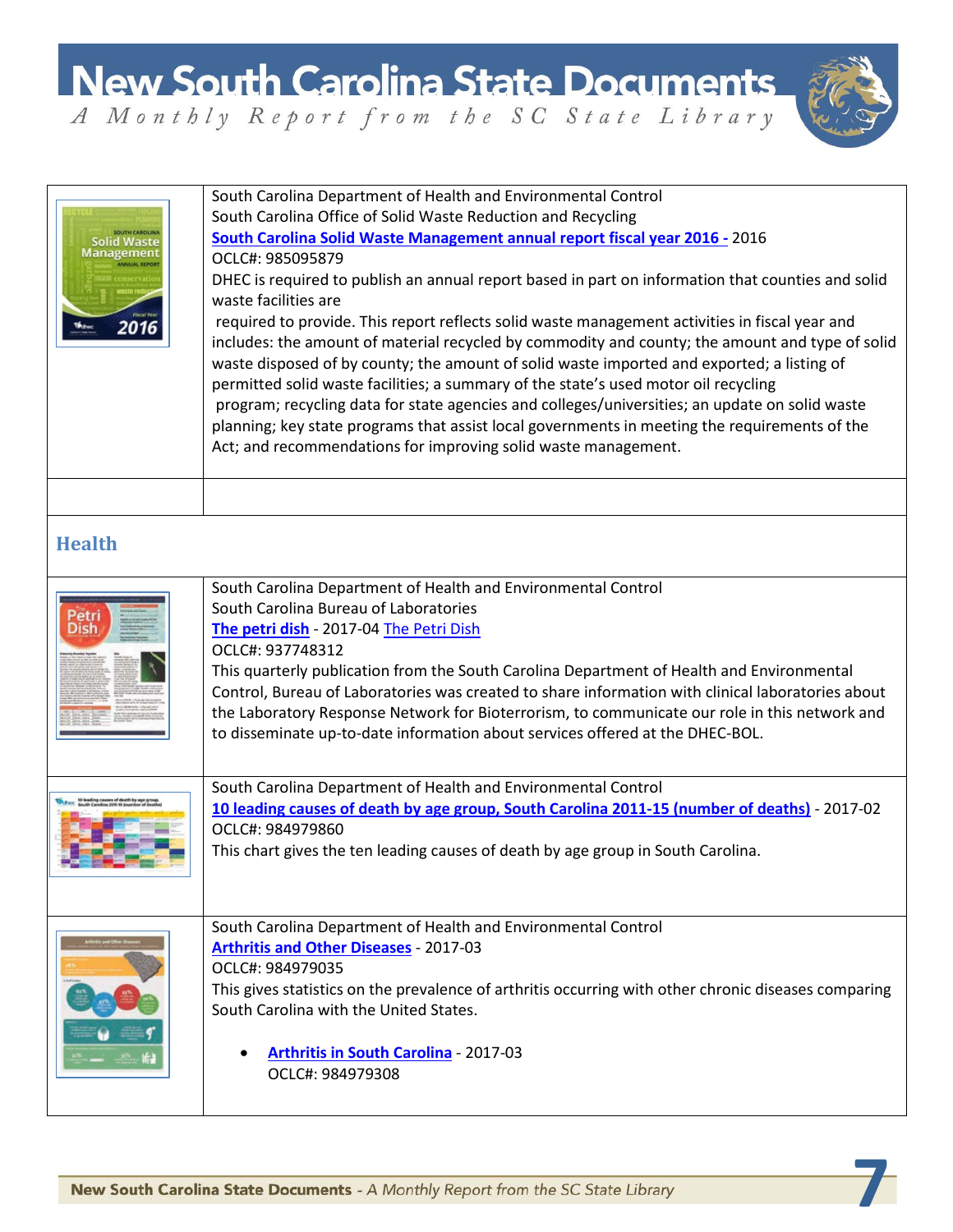

|                                                      | South Carolina Department of Health and Environmental Control, Public Health Statistics and<br><b>Information Services</b><br>Disability and Health in South Carolina : A 2015 Behavioral Risk Factor Surveillance System<br><b>Report</b> - 2017-03<br>OCLC#: 984760058<br>The BRFSS is a state based cross-sectional telephone survey conducted to assess health behaviors<br>and risk factor prevalence within the US, its states and its territories. People with disability are<br>identified as a possible health disparity group. To reduce these disparities, it is important to<br>understand the health status of those with and without disabilities. This report describes various<br>critical health indicators for South Carolina adults with and without disabilities.         |
|------------------------------------------------------|-----------------------------------------------------------------------------------------------------------------------------------------------------------------------------------------------------------------------------------------------------------------------------------------------------------------------------------------------------------------------------------------------------------------------------------------------------------------------------------------------------------------------------------------------------------------------------------------------------------------------------------------------------------------------------------------------------------------------------------------------------------------------------------------------|
| <b><i><u>Dichoc</u></i></b> Cigarette Litter Reducti | South Carolina Department of Health and Environmental Control<br><b>Cigarette Litter Reduction Pilot Study - 2017-03</b><br>OCLC#: 985359456<br>This study at Folly Beach was to enhance awareness and reduce cigarette litter on the beach. 15<br>new cigarette receptacles were installed at select walkovers to encourage proper disposal of<br>cigarette litter. Flyers and foldable beach ashtrays were developed and distributed at local<br>businesses to increase public awareness. Monitoring was conducted in 2015 and 2016 to compare<br>the amount of cigarette litter found on the beach before and after implementation of the project<br>strategy. Post-Labor Day cleanup results show that approximately 200 fewer cigarette butts per<br>person-hour were collected in 2016. |
| 211342                                               | South Carolina Department of Health and Environmental Control<br>School of recycling - 2017-04<br>OCLC#: 985103535<br>1.20 pounds of material is recycled per person per day in the state. In FY16, each South Carolinian<br>recycled 439 pounds of material. 1,094,569 tons of paper, aluminum cans, plastic bottles and<br>other material were recycled in FY16. South Carolinians recycle about 211,342 tons of paper<br>annually - more than any other recycled material. Nearly 20 million tons of material have been<br>recycled since 2001. The state recycles 25.4% of its waste. There are more than 22,000 recycling-<br>related jobs in South Carolina.                                                                                                                            |
|                                                      | Star recyclers : an out-of-this-world recycling activity book - 2017-03<br>OCLC#: 985116905                                                                                                                                                                                                                                                                                                                                                                                                                                                                                                                                                                                                                                                                                                   |
|                                                      | I want you to color this recycling poster coloring book - 2017-03<br>$\bullet$<br>OCLC#: 985117251                                                                                                                                                                                                                                                                                                                                                                                                                                                                                                                                                                                                                                                                                            |
|                                                      | Do your part! : Manage & Store Waste Tires Properly - 2017-03<br>OCLC#: 985119113                                                                                                                                                                                                                                                                                                                                                                                                                                                                                                                                                                                                                                                                                                             |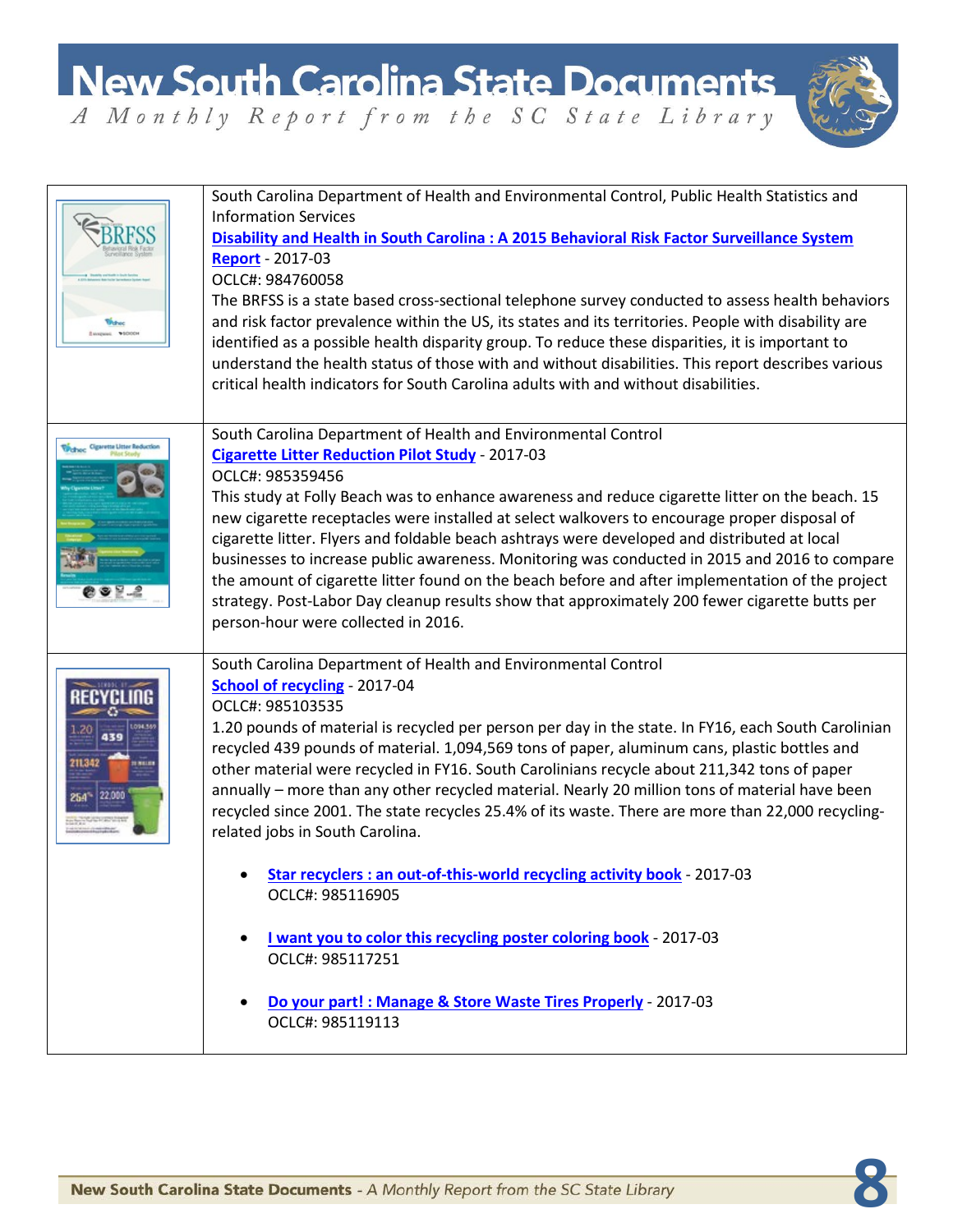

|                                           | South Carolina Department of Health and Environmental Control<br>Recommended Adult Immunization Schedule - United States - 2017 - 2017-03<br>OCLC#: 984979357<br>This schedule gives the recommended adult immunization schedule, by vaccine and age group as<br>well as vaccines that might be indicated for adults based on medical and other indications.<br>Recommended Pediatric Immunization Schedules - United States - 2017 - 2017-03<br>OCLC#: 984979514<br><b>Permit Exemptions: Regulation 61-25 : Retail Food Establishments - 2017-03</b><br>OCLC#: 985358495<br>Planificación familiar : Servicios y soluciones de salud preventive - 2017-01<br>OCLC#: 985102609 |
|-------------------------------------------|---------------------------------------------------------------------------------------------------------------------------------------------------------------------------------------------------------------------------------------------------------------------------------------------------------------------------------------------------------------------------------------------------------------------------------------------------------------------------------------------------------------------------------------------------------------------------------------------------------------------------------------------------------------------------------|
|                                           | <b>My first cup-2017-03</b><br>OCLC#: 985104899                                                                                                                                                                                                                                                                                                                                                                                                                                                                                                                                                                                                                                 |
|                                           |                                                                                                                                                                                                                                                                                                                                                                                                                                                                                                                                                                                                                                                                                 |
| <b>Higher Education</b>                   |                                                                                                                                                                                                                                                                                                                                                                                                                                                                                                                                                                                                                                                                                 |
| <b>EFORT ON THE FALL S</b><br>ANGARY 2017 | <b>Winthrop University</b><br>South Carolina Center for Educator Recruitment, Retention, and Advancement<br>A report on the fall 2016 supply and demand survey - 2017-01 Supply and Demand Survey<br><b>Reports</b><br>OCLC#: 984998775<br>Since 2001, the Center for Educator Recruitment, Retention, and Advancement has administered                                                                                                                                                                                                                                                                                                                                         |
|                                           | the annual Supply and Demand Survey to South Carolina's public school districts. Once the<br>responses are submitted, CERRA compiles a statewide report summarizing data on certified<br>teacher and administrator positions, hires, vacancies, and departures.                                                                                                                                                                                                                                                                                                                                                                                                                 |
|                                           |                                                                                                                                                                                                                                                                                                                                                                                                                                                                                                                                                                                                                                                                                 |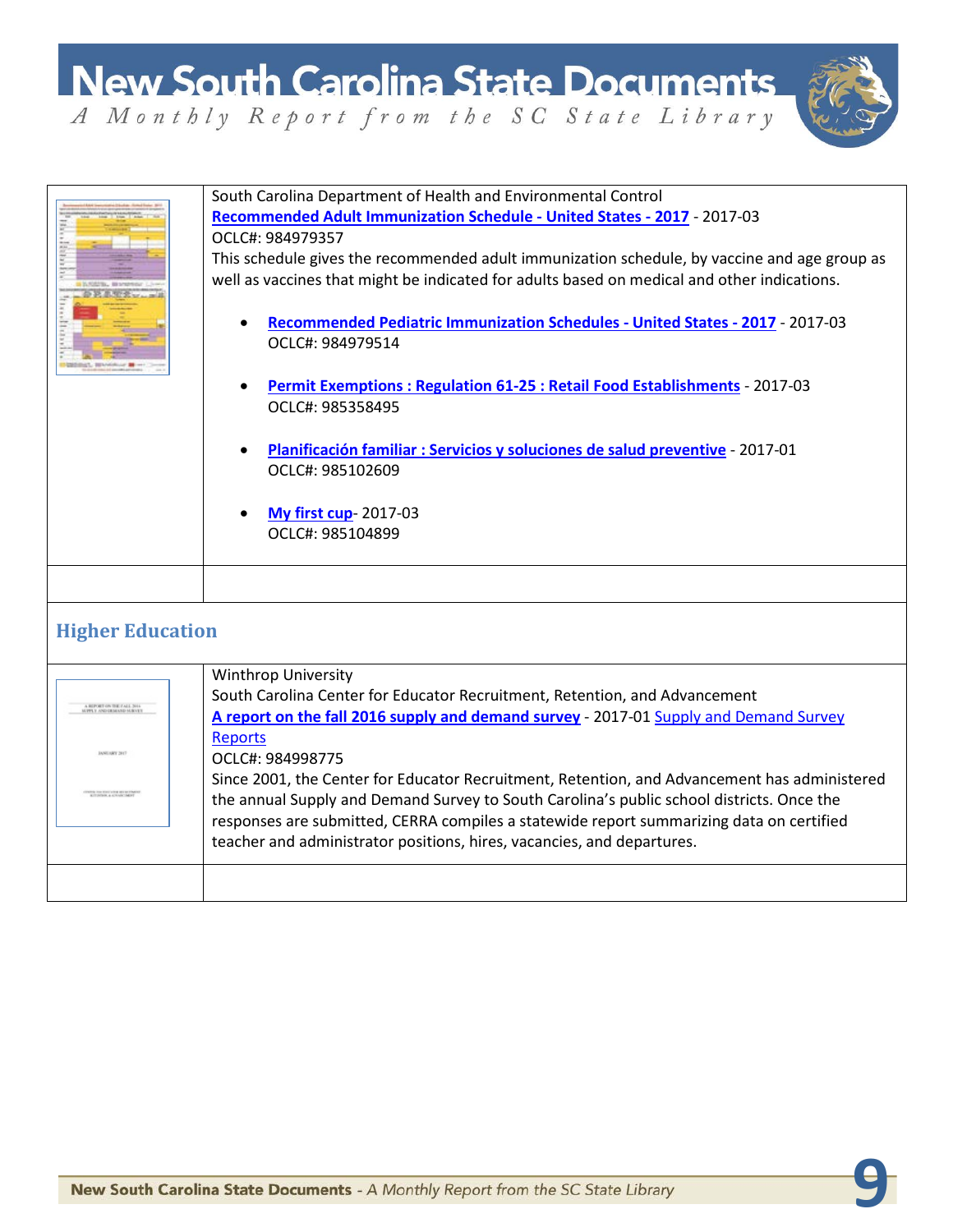

 $\overline{1}$ 

| Law                       |                                                                                                                                                                                                                                                                                                                                                                                 |
|---------------------------|---------------------------------------------------------------------------------------------------------------------------------------------------------------------------------------------------------------------------------------------------------------------------------------------------------------------------------------------------------------------------------|
|                           | South Carolina Office of the Attorney General<br>South Carolina tobacco directory - 2017-03-31 Tobacco Directories<br>OCLC#: 62790020<br>This tobacco directory list tobacco products sold in South Carolina by name, company name,<br>original certification date, action type and agreement type.                                                                             |
|                           |                                                                                                                                                                                                                                                                                                                                                                                 |
| <b>Legislature</b>        |                                                                                                                                                                                                                                                                                                                                                                                 |
| <b>LIST STATUS BEFORE</b> | South Carolina Legislative Services Agency<br>List status report for energy related legislation - 2017-03-27<br>OCLC#: 953794670<br>This gives the status of bills in the General Assembly dealing with energy. It gives the title, the bill<br>itself and where it stands in the process in the Senate and House.                                                              |
|                           |                                                                                                                                                                                                                                                                                                                                                                                 |
| <b>Lottery</b>            |                                                                                                                                                                                                                                                                                                                                                                                 |
| <b>SELLING</b><br>Points  | South Carolina Education Lottery<br><b>Selling points - 2017-01 Selling Points</b><br>Selling points - 2017-02<br>Selling points - 2017-03<br>OCLC#: 48584152<br>The South Carolina Education Lottery publishes a monthly newsletter for lottery retailers with<br>information about new and ending games, success stories, profiles of game winners, events, and<br>calendars. |
|                           |                                                                                                                                                                                                                                                                                                                                                                                 |